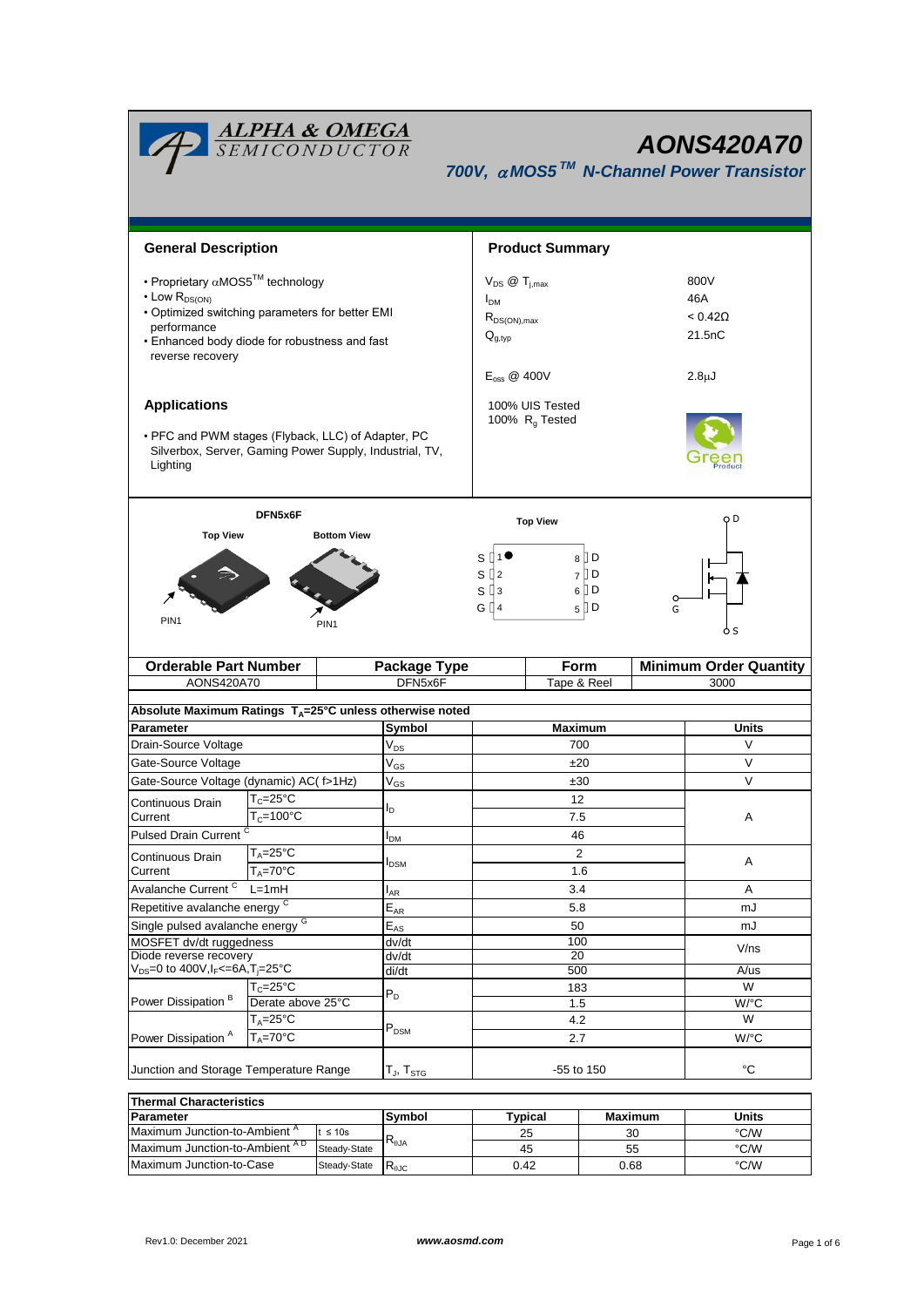

#### **Electrical Characteristics (TJ=25°C unless otherwise noted)**

| <b>Symbol</b>                          | Parameter                                                    | <b>Conditions</b>                                        | Min | <b>Typ</b> | Max  | <b>Units</b>        |  |  |
|----------------------------------------|--------------------------------------------------------------|----------------------------------------------------------|-----|------------|------|---------------------|--|--|
| <b>STATIC PARAMETERS</b>               |                                                              |                                                          |     |            |      |                     |  |  |
| <b>BV<sub>DSS</sub></b>                | Drain-Source Breakdown Voltage                               | $I_D = 250 \mu A$ , $V_{GS} = 0V$ , T <sub>J</sub> =25°C | 700 |            |      | V                   |  |  |
|                                        |                                                              | $I_D = 250 \mu A$ , $V_{GS} = 0V$ , $T_J = 150^{\circ}C$ |     | 800        |      |                     |  |  |
| <b>BV<sub>DSS</sub></b><br>$\Delta TJ$ | Breakdown Voltage Temperature<br>Coefficient                 | $ID=250\mu A$ , $VGS=0V$                                 |     | 0.6        |      | $V/$ <sup>o</sup> C |  |  |
|                                        | Zero Gate Voltage Drain Current                              | $V_{DS}$ =700V, $V_{GS}$ =0V                             |     |            | 1    |                     |  |  |
| $I_{DSS}$                              |                                                              | $V_{DS} = 560V$ , T <sub>J</sub> =125°C                  |     |            | 10   | μA                  |  |  |
| $I_{GS}$                               | Gate-Body leakage current                                    | $V_{DS} = 0V$ , $V_{GS} = \pm 20V$                       |     |            | ±100 | nA                  |  |  |
| $\rm V_{GS(th)}$                       | Gate Threshold Voltage                                       | $V_{DS} = 5V$ <sub>D</sub> =250 $\mu$ A<br>3.4           |     | 4          | 4.6  | V                   |  |  |
| $R_{DS(ON)}$                           | Static Drain-Source On-Resistance                            | $V_{GS}$ =10V, $I_D$ =6A                                 |     | 0.38       | 0.42 | Ω                   |  |  |
| $g_{FS}$                               | <b>Forward Transconductance</b>                              | $V_{DS}$ =10V, $I_D$ =6A                                 |     | 8.6        |      | S                   |  |  |
| $\rm V_{SD}$                           | Diode Forward Voltage                                        | $IS=6A, VGS=0V$                                          |     | 0.86       | 1.2  | V                   |  |  |
| $I_{\rm S}$                            | Maximum Body-Diode Continuous Current                        |                                                          |     | 12         | A    |                     |  |  |
| $I_{\text{SM}}$                        | Maximum Body-Diode Pulsed Current C                          |                                                          |     |            | 46   | A                   |  |  |
|                                        | <b>DYNAMIC PARAMETERS</b>                                    |                                                          |     |            |      |                     |  |  |
| $C_{iss}$                              | Input Capacitance                                            | $V_{\text{GS}} = 0V$ , $V_{\text{DS}} = 100V$ , f=1MHz   |     | 1360       |      | рF                  |  |  |
| $\mathsf{C}_{\text{\tiny \text{OSS}}}$ | Output Capacitance                                           |                                                          |     | 34         |      | рF                  |  |  |
| $\mathsf{C}_{\mathsf{o}(\mathsf{er})}$ | Effective output capacitance, energy<br>related <sup>1</sup> | $V_{GS}$ =0V, $V_{DS}$ =0 to 480V, f=1MHz                |     | 32         |      | pF                  |  |  |
| $\mathbf{C}_{o(tr)}$                   | Effective output capacitance, time<br>related <sup>J</sup>   |                                                          |     | 147        |      | рF                  |  |  |
| $C_{\text{rss}}$                       | Reverse Transfer Capacitance                                 | $V_{GS}$ =0V, $V_{DS}$ =100V, f=1MHz                     |     | 1.7        |      | pF                  |  |  |
| R <sub>g</sub>                         | Gate resistance                                              | $f=1$ MHz                                                |     | 2          |      | Ω                   |  |  |
|                                        | <b>SWITCHING PARAMETERS</b>                                  |                                                          |     |            |      |                     |  |  |
| $\mathsf{Q}_{\underline{\mathsf{g}}}$  | <b>Total Gate Charge</b>                                     |                                                          |     | 21.5       |      | nС                  |  |  |
| $\mathsf{Q}_{\text{gs}}$               | Gate Source Charge                                           | $V_{GS}$ =10V, $V_{DS}$ =480V, $I_{D}$ =6A               |     | 10         |      | nС                  |  |  |
| $Q_{gd}$                               | Gate Drain Charge                                            |                                                          |     | 6          |      | nС                  |  |  |
| $T_{d(0n)}$                            | Turn-On DelayTime                                            |                                                          |     | 24.5       |      | ns                  |  |  |
| $T_r$                                  | Turn-On Rise Time                                            | $V_{GS}$ =10V, $V_{DS}$ =400V, $I_{D}$ =6A,              |     | 17         |      | ns                  |  |  |
| $T_{d(off)}$                           | Turn-Off DelayTime                                           | $R_G = 5\Omega$                                          |     | 34.5       |      | ns                  |  |  |
| $T_f$                                  | <b>Turn-Off Fall Time</b>                                    |                                                          |     | 13         |      | ns                  |  |  |
| $T_{rr}$                               | Body Diode Reverse Recovery Time                             |                                                          |     | 310        |      | ns                  |  |  |
| $I_{\rm rm}$                           | Peak Reverse Recovery Current                                | $I_F = 6A$ , dl/dt=100A/ $\mu$ s, V <sub>DS</sub> =400V  |     | 24.5       |      | Α                   |  |  |
| $Q_{rr}$                               | Body Diode Reverse Recovery Charge                           |                                                          |     | 4.8        |      | $\upmu\text{C}$     |  |  |

A. The value of R<sub>qJA</sub> is measured with the device in a still air environment with T<sub>A</sub>=25°C. The Power dissipation PDSM is based on R <sub>0JA</sub> t≤ 10s and the maximum allowed junction temperature of 150°C. The value in any given application depends on the user's specific board design.

B. The power dissipation P<sub>D</sub> is based on T<sub>J(MAX)</sub>=150°C in a TO252 package, using junction-to-case thermal resistance, and is more useful in setting<br>the upper dissipation limit for cases where additional heatsinking is u

C. Single pulse width limited by junction temperature  $T_{J(MAX)} = 150^{\circ}$  C.

D. The R <sub>εJA</sub> is the sum of the thermal impedance from junction to case R <sub>qJC</sub> and case to ambient.<br>E. The static characteristics in Figures 1 to 6 are obtained using <300μs pulses, duty cycle 0.5% max.<br>F. These curves maximum junction temperature of  $T_{J(MAX)}$ =150°C. The SOA curve provides a single pulse rating

G. L=60mH,  $I_{AS}$ =1.3A,  $R_G$ =25 $\Omega$ , Starting T<sub>J</sub>=25°C.

H. These tests are performed with the device mounted on 1 in<sup>2</sup> FR-4 board with 2oz. Copper, in a still air environment with T<sub>A</sub>=25°C.

I. C<sub>o(er)</sub> is a fixed capacitance that gives the same stored energy as C<sub>oss</sub> while V<sub>DS</sub> is rising from 0 to 80% V<sub>(BR)DSS</sub>.<br>J. C<sub>o(tr)</sub> is a fixed capacitance that gives the same charging time as C<sub>oss</sub> while V<sub>DS</sub> is

APPLICATIONS OR USES AS CRITICAL COMPONENTS IN LIFE SUPPORT DEVICES OR SYSTEMS ARE NOT AUTHORIZED. AOS DOES NOT ASSUME ANY LIABILITY ARISING OUT OF SUCH APPLICATIONS OR USES OF ITS PRODUCTS. AOS RESERVES THE RIGHT TO MAKE CHANGES TO PRODUCT SPECIFICATIONS WITHOUT NOTICE. IT IS THE RESPONSIBILITY OF THE CUSTOMER TO EVALUATE SUITABILITY OF THE PRODUCT FOR THEIR INTENDED APPLICATION. CUSTOMER SHALL COMPLY WITH APPLICABLE LEGAL REQUIREMENTS, INCLUDING ALL APPLICABLE EXPORT CONTROL RULES, REGULATIONS AND LIMITATIONS.

AOS' products are provided subject to AOS' terms and conditions of sale which are set forth at: http://www.aosmd.com/terms\_and\_conditions\_of\_sale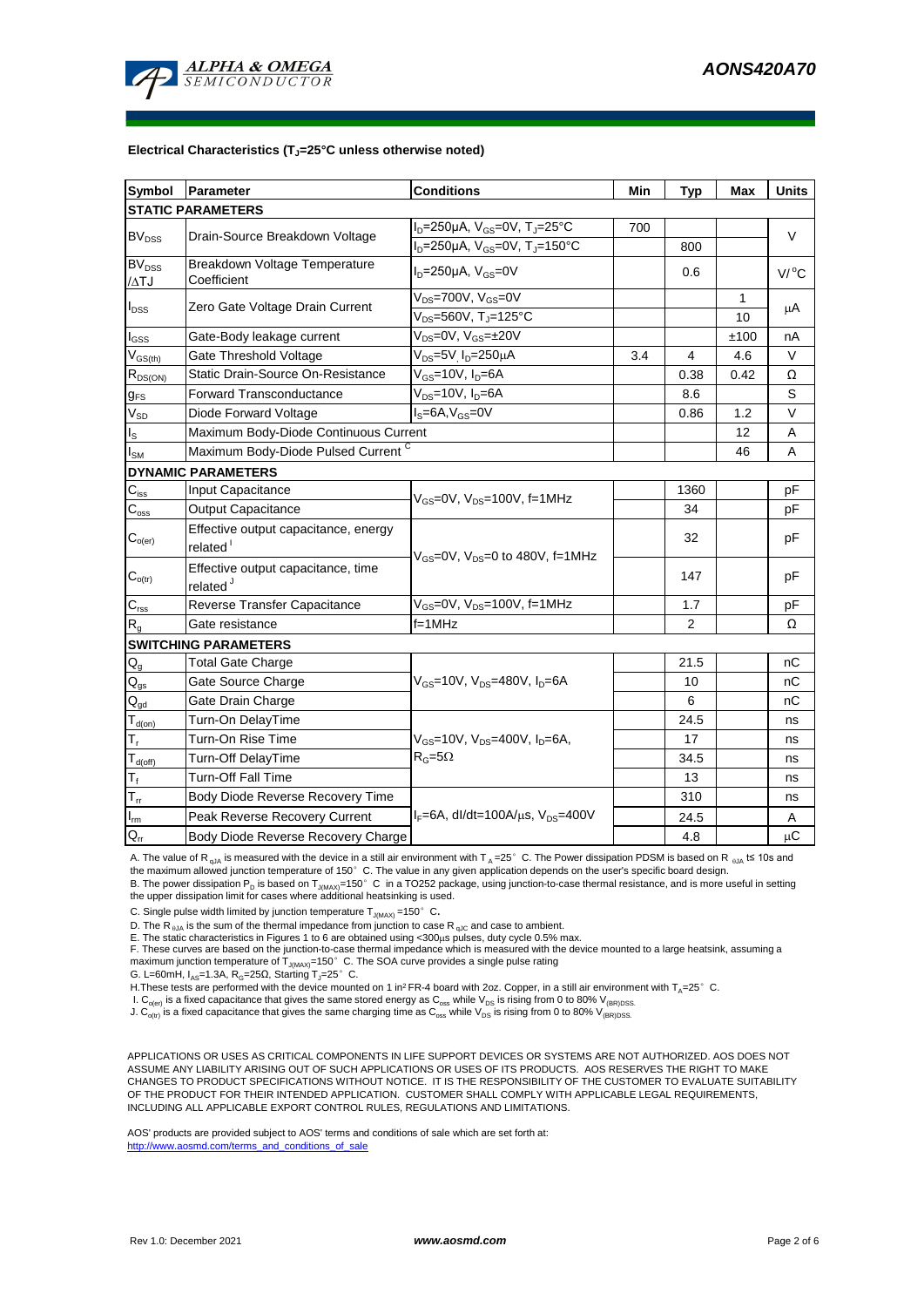

## **TYPICAL ELECTRICAL AND THERMAL CHARACTERISTICS**

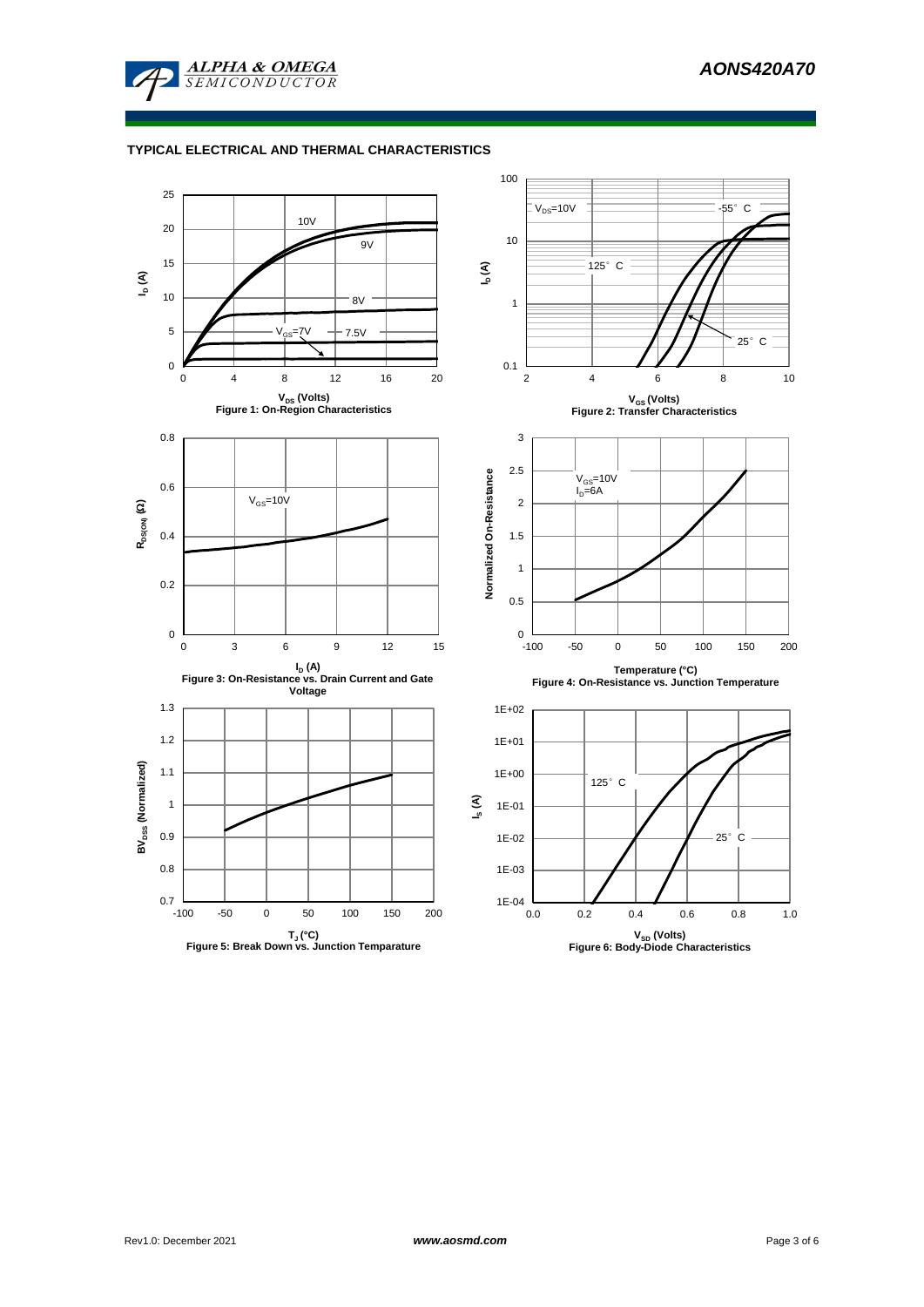

### **TYPICAL ELECTRICAL AND THERMAL CHARACTERISTICS**

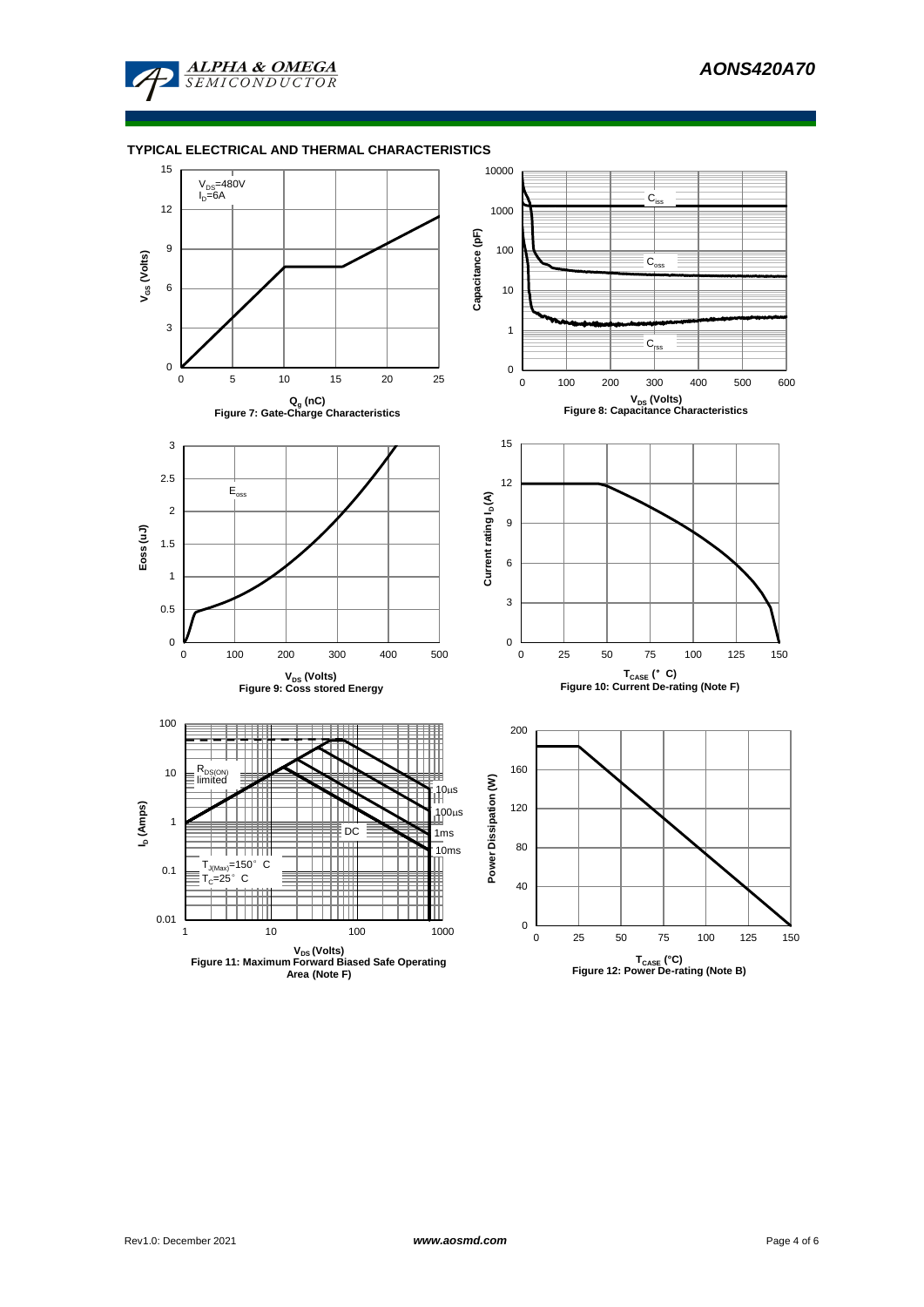

### **TYPICAL ELECTRICAL AND THERMAL CHARACTERISTICS**





1E-06 1E-05 0.0001 0.001 0.01 0.1 1 10 100